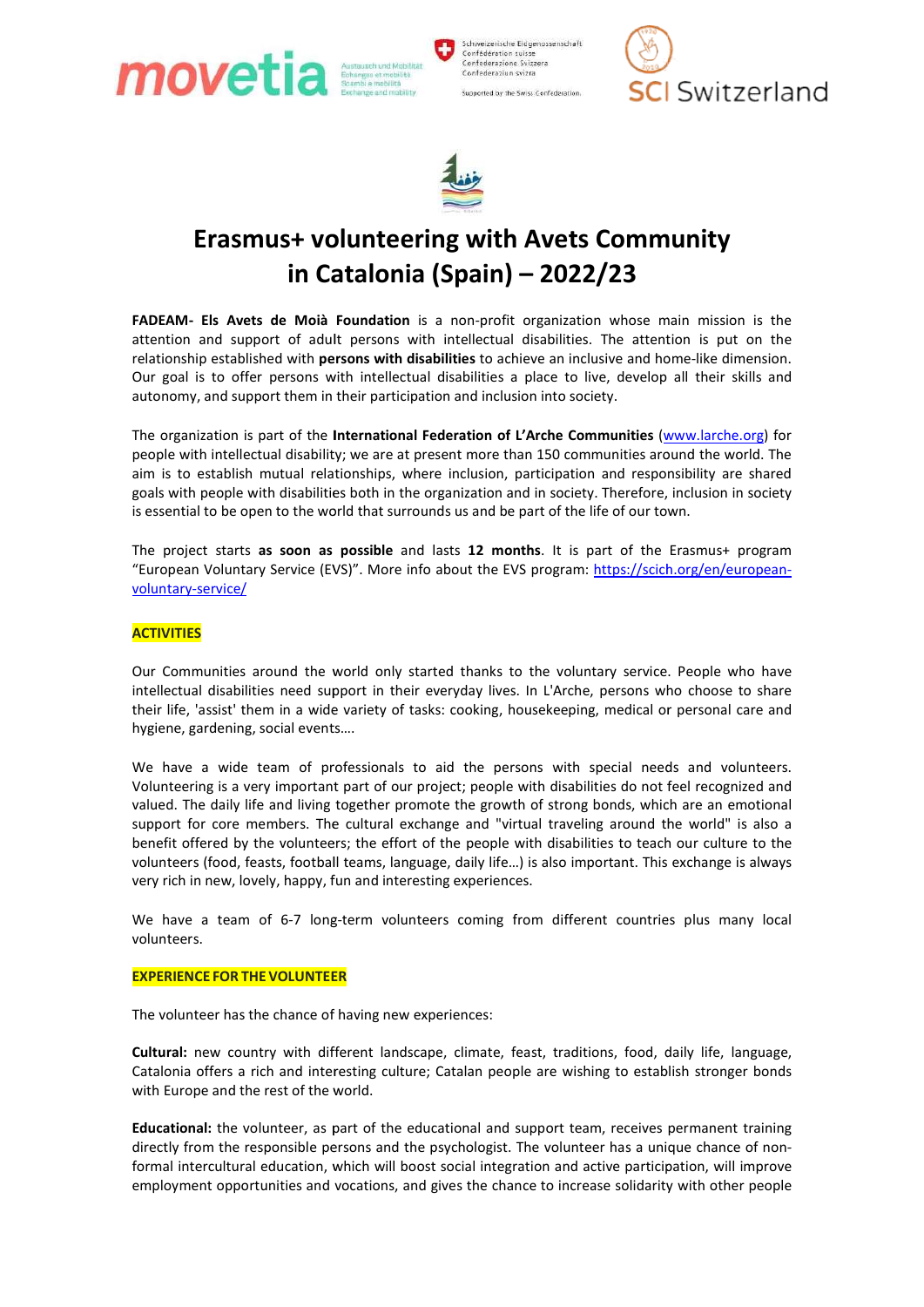



and promote a real change in the world.

Personal: the volunteer will discover the people with intellectual disabilities through sharing life with them. These persons have the great ability of making us discover who we are, let us know our limits… then, coexistence is becoming a school of life. real change in the world.<br>volunteer will discover the people with intellectual disabilities through sharing life with<br>ersons have the great ability of making us discover who we are, let us know our limits...<br>ice is becomin

Language learning: In our area, we speak both Spanish and Catalan. Frequency of lessons will depend on level and needs of each volunteer.

## TRAINING AND SUPPORT

- The mentor will support the volunteer and will follow up the progress of the volunteer in the organization. The volunteer will be listened to, supported, guided and helped with any matter needed. Meetings will be as often as needed, usually every 15 days. At the beginning, the mentoring is done daily and is focused in giving information for a good integration. The volunteers receive special help to integrate in the local community. **and Catalan.** Frequency of lessons will depend on needs of each volunteer.<br> **G AND SUPPORT**<br> **COMPORT**<br> **COMPORT**<br> **COMPORT**<br> **COMPORT**<br> **COMPORT**<br> **COMPORT**<br> **COMPORT**<br> **COMPORT**<br> **COMPORT**<br> **COMPORT**<br> **COMPORT**<br> **COMPOR**
- Regular meetings with other groups of volunteers in order to share co existence experiences.
- The volunteers in our organization are part of the educational team. They receive continuous training. They participate in all team meetings.
- If needed, the volunteer may get the support of the psychologist of the centre, but also from the monitors. in our organization are part of the educational team. They receive continuous<br>They participate in all team meetings.<br>I, the volunteer may get the support of the psychologist of the centre, but also from<br>tors.<br>has a special

Our organization has a special training program for volunteers, as part of the yearly Volunteers Plan. This training will be offered during the first 2 months after arrival.

- Hygiene and precautions against contagion
- Reducing overexertion, postural hygiene norms.
- First aid
- Containment-interventions in case of crisis
- Cooking: Food handling. Preparation and hygiene
- Balanced meals.
- Guidelines on care of handicapped persons: occupational therapy, daily life activities

## SCHEDULE - FREE DAYS AND VACATIONS

An average dedication of 30 to 35 h/week, based on a weekly schedule, from Monday to Sunday. The schedule is discontinuous, depending on the need for support in the different services. Each week the volunteer receives his/her schedule for the following week. Every week the volunteer will get two free days. Besides these 2 weekly free days, every month the volunteer can take a plus of two more free days and compact them all together for a longer vacation. days. Besides these 2 weekly free days, every month the volunteer can take a plus of two more free days<br>and compact them all together for a longer vacation.<br><mark>LODGING</mark><br>The volunteer will lodge in the same house as disabled interventions in case of crisis<br>interventions and hygiene<br>anced meals.<br>delines on care of handicapped persons: occupational therapy, daily life activities<br>**FREE DAYS AND VACATIONS**<br>dedication of 30 to 35 h/week, based on a

## LODGING

bedroom and a key of the house so he/she can enter or leave the house at every moment. There is also bedroom and a key of the house so he/she can enter or leave the house at every moment. There is also<br>the possibility to lodge in an antique apartment for volunteers, but this only has capacity for 4 volunteers. Usually new volunteers are hosted in the same houses as core members to help know each other and have the experience of life in common in one of our homes. After a few months, the volunteer may request to move to the shared apartment with other volunteers. new volunteers are hosted in the same houses as core members to help know each<br>e experience of life in common in one of our homes. After a few months, the<br>est to move to the shared apartment with other volunteers. k. Every week the volunteer will get two free<br>blunteer can take a plus of two more free days<br>pple. This means that he/she will have a single<br>ave the house at every moment. There is also<br>olunteers, but this only has capacit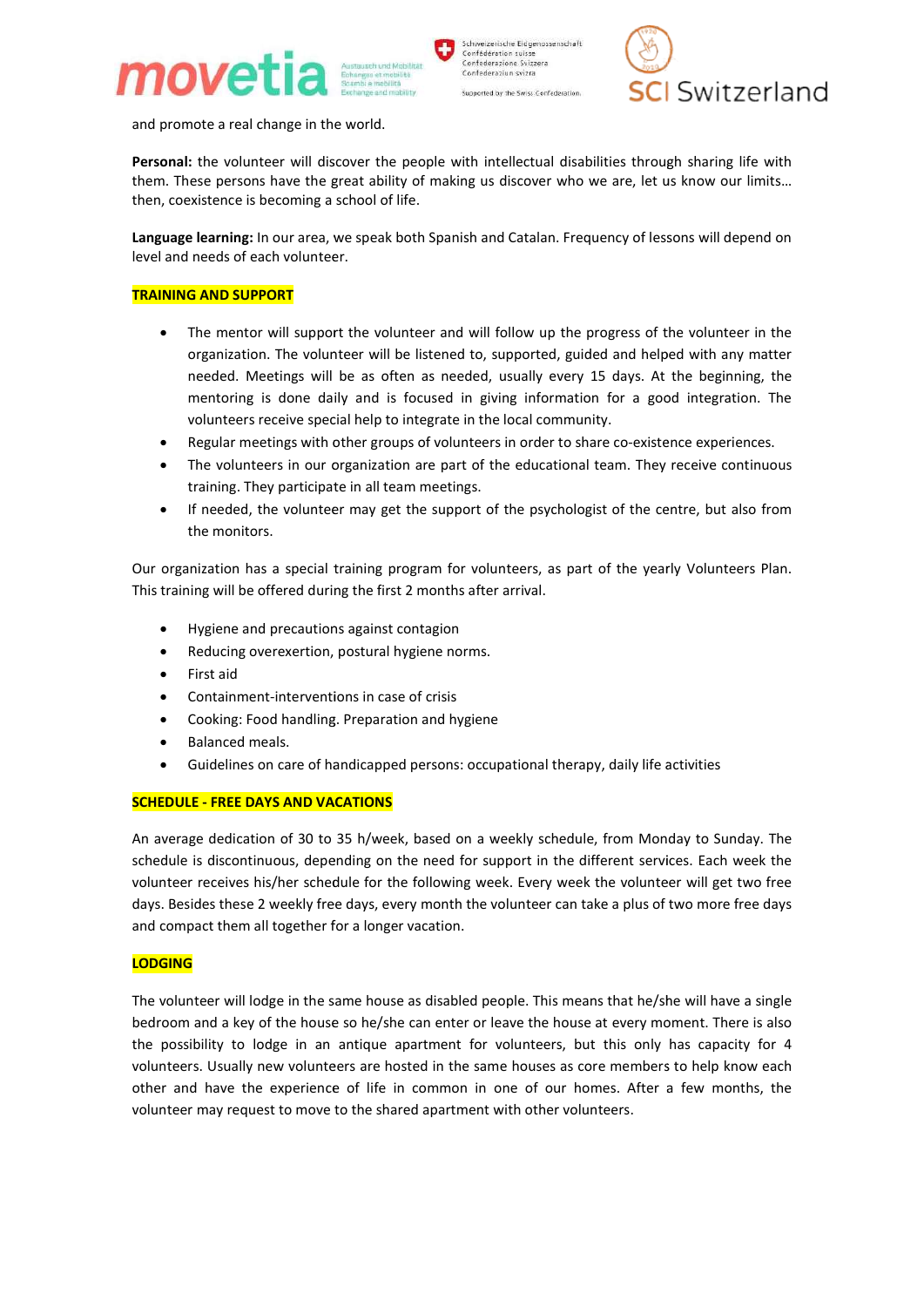



# VOLUNTEERS PROFILE

- Willing to know people with intellectual disabilities
- Willing to have a life sharing experience and community life
- Motivation to carry out a voluntary task, collaborating and giving as much as possible.
- Flexibility to adapt and work within a team.
- Open minded to be helpful when needed
- Positive and respectful attitude
- Willing to get involved in the organisation and its project
- Responsible attitude
- Basic good knowledge of Spanish language and interest in learning Catalan (the language spoken in our area, together with Spanish). Knowing the basics of the language helps to communicate with people with disabilities and facilitates the integration and self the volunteer. position to carry out a voluntary task, collaborating and giving as much as possible.<br>ation to carry out a voluntary task, collaborating and giving as much as possible.<br>lilty to adapt and work within a team.<br>minded to be h spoken in our area, together with Spanish). Knowing the basics of the communicate with people with disabilities and facilitates the integration and<br>the volunteer.<br>It is preferable to have driving license and driving experi est in learning Catalan (the language<br>the basics of the language helps to<br>s the integration and self-confidence of
- It is preferable to have driving license and driving experience

## BASIC CONDITIONS OFFERED TO LONG TERM VOLUNTEERS

- Accommodation (single room, either in one of the homes or in the apartments for volunteers, subject to availability) and all meals.
- Basic Accidents and Liability Insurance.
- Erasmus+ Program provides health insurance and travel expenses, plus training seminars at arrival and mid-term. Accommodation (single room, either in one of the homes or in the apartments for volunteers,<br>subject to availability) and all meals.<br>Basic Accidents and Liability Insurance.<br>Erasmus+ Program provides health insurance and tr
- Weekly Spanish lessons and Catalan lessons once a week (optional)
- Non-formal training program about intellectual disabilities, first aid, house holding, ...
- Pocket money
- 2 free days per week
- 2 more free days per month (these days can be compacted to get a longer vacations period).
- Continuous mentoring and support since arrival and throughout all the stay. 2 more free days per month (these days can be compacted to get a<br>Continuous mentoring and support since arrival and throughout all<br>Final certification about the work done and competences acquired.
- Final certification about the work done and competences acquired.
- The practical and logistic matters will be handled by Avets Comunity. SCI Switzerland will organize all administrative matters like insurance and visa. • The practical and logistic matters will be handled by Avets Comunity. SCI Switzerland will organize all administrative matters like insurance and visa.<br>Please write to <u>evs@scich.org</u> if you are interested in becoming an

you can only apply if you are between 18-30 years old and if you have not volunteered through the Erasmus+ before. intellectual disabilities,<br>days can be compacted<br>since arrival and throug<br>one and competences a<br>will be handled by Av<br>like insurance and visa.<br>rested in becoming an E<br>30 years old and if you

Send your application via email to evs@scich.org with the subject Application Avets Community, and include all the following documents in English:

- 1. CV, Curriculum Vitae
- 
- 2. Specific motivation letter for the project<br>3. Complete questionnaire (below) 3. Complete questionnaire (below)

## Deadline for the application: as fast as possible

More details about the Avets Community and our activities can be found at http://comunitatelsavets.blogspot.com/